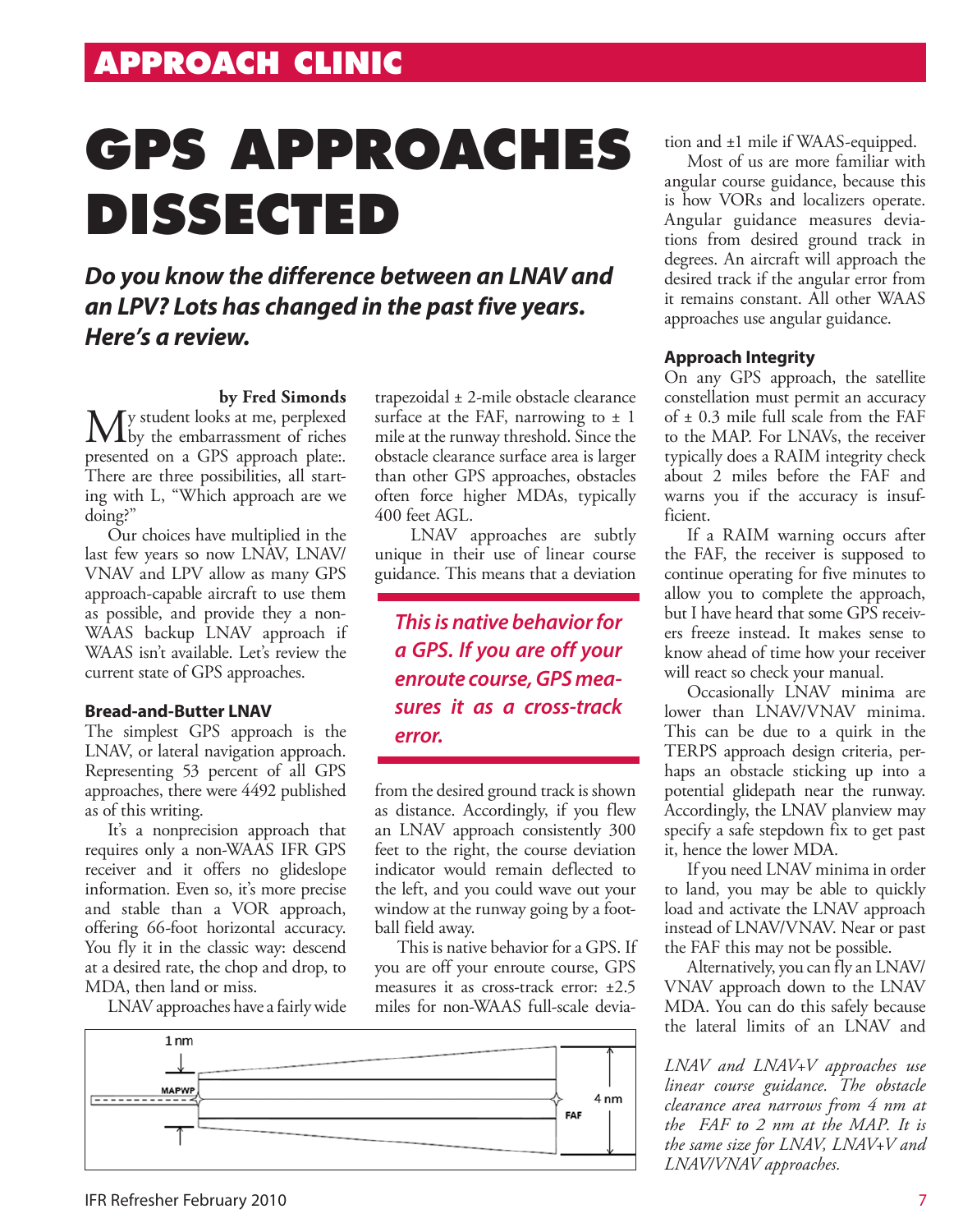### **approach clinic**

| Approach    | Nonprecision (NP)     | <b>WAAS</b>    | Course   | <b>Typical</b> | Number (% of GPS) |
|-------------|-----------------------|----------------|----------|----------------|-------------------|
| <b>Type</b> | Vertical Guidance (V) | Required?      | Guidance | Minimums       | approaches)       |
|             | Precision (APV)       |                |          |                | published         |
| <b>LNAV</b> | <b>NP</b>             | N <sub>0</sub> | Linear   | 400 MDA        | 4492 (53%)        |
| LNAV+V      | $NP+V$                | Yes            | Angular  | 400 MDA        | <b>NA</b>         |
| LNAV/VNAV   | <b>APV</b>            | Yes            | Angular  | 350 DA         | 1957 (23%)        |
| <b>LPV</b>  | <b>APV</b>            | Yes            | Angular  | 200 DA         | 1930 (23%)        |
| LP          | <b>NP</b>             | Yes            | Angular  | 300 MDA        | Very small        |

*An at-a-glance comparison of the five GPS approach types.*

LNAV/VNAV approaches are identical. You can even fly the glidepath as long as you stop descending at the LNAV MDA.

### **WAAS Approach Accuracy**

WAAS improves GPS signal accuracy from 20m to about 2m both horizontally and vertically and makes approaches with vertical guidance, or APVs, possible. Today these include LNAV/VNAV and LPV approaches. Thus far, the FAA has published 3887 WAAS approaches, 54 percent of all GPS approaches and 44 percent of its goal of about 8900.

You can easily recognize an APV on the plate because it has a DA; a nonprecision approach has an MDA.

Your WAAS receiver constantly monitors and anticipates horizontal and vertical protection limits (HPL and VPL). Statistically, there is only a one-in-100 million chance that the GPS will be in error by more than either the HPL or VPL.

The receiver permits only approaches meeting required accuracy levels. For instance, an LPV approach with a 200-ft DH has a 35-meter VPL. WAAS specifications call for you to be warned within 6.2 seconds of any loss of signal integrity, much sooner than an ILS whose monitors trigger at 10 seconds or more. Near the ground, seconds mean a lot.

### **Loss of Signal**

If the WAAS signal is lost, the glide path vertical deviation indicator display disappears and you revert to using LNAV minima instead, just like losing the glide slope on an ILS.

Nearing the final approach fix, GPS receivers indicate their approach mode. In the G1000 on an LPV approach, a yellow background warns you if either or both the VPL and HPL are not met, and that you may be facing a downgrade in approach type.

If an APR DOWNGRADE alert appears, you must then use LNAV minima. A more severe message, ABORT APPROACH – LOSS OF NAVIGATION calls for a missed approach and possible reversion to VOR navigation.

### **LNAV+V**

Today the FAA looks at the nonprecision dive-and-drive maneuver as an invitation to a CFIT accident. It's one thing to do it in training, but the combination of low altitude and airspeed while looking for the runway in IMC has proven deadly.

Statistically, you are about five times more likely to have a CFIT accident on a nonprecision approach than on one with vertical guidance.

Until the LNAV+V, only an ILS glide slope offered vertical guidance.

The earliest form of GPS approach with vertical guidance was a Jeppesen creation called LNAV+VNAV, often abbreviated as LNAV+V.

You read this properly as an abovedescribed LNAV approach but with a big caveat: the vertical guidance is advisory-only and does not guarantee obstacle clearance. Some pilots limit their use of the LNAV+V to conditions where the ceilings are high enough to permit a visual approach to the runway.

This advisory glide path offers vertical guidance from the FAF to the runway touchdown point. It offers a stabilized approach and eliminates the potentially deadly "chop-and-drop".

Artificially derived from WAAS signals, the vertical component of LNAV+V is not officially sanctioned by the FAA, which is why you won't see LNAV+V on an approach plate. There is no way to know before flight whether an LNAV+V will be available. The best you can do is see what choices your gear offers you when you go to load an approach.

If only circling minima are published or if the approach course is misaligned more than 30° with any runway heading, no vertical advisory guidance will be displayed.

LNAV+V approaches use LNAV minima. An LNAV+V approach is NOT an APV as is the similar-sounding LNAV/VNAV and LPV approaches which do assure obstacle clearance.

#### **LNAV/VNAV**

Lateral navigation with vertical navigation to the surface is abbreviated LNAV/VNAV or L/VNAV. In December, 2009 there were 1957 approaches of this type-about 23 percent of the total.

These approaches have the same 556 meter lateral limit as an LNAV approach, but offer true WAAS vertical guidance. Typical decision altitudes are about 350 feet. Approach minima are lower than for an LNAV approach if there is a intruding obstacle far from the runway.